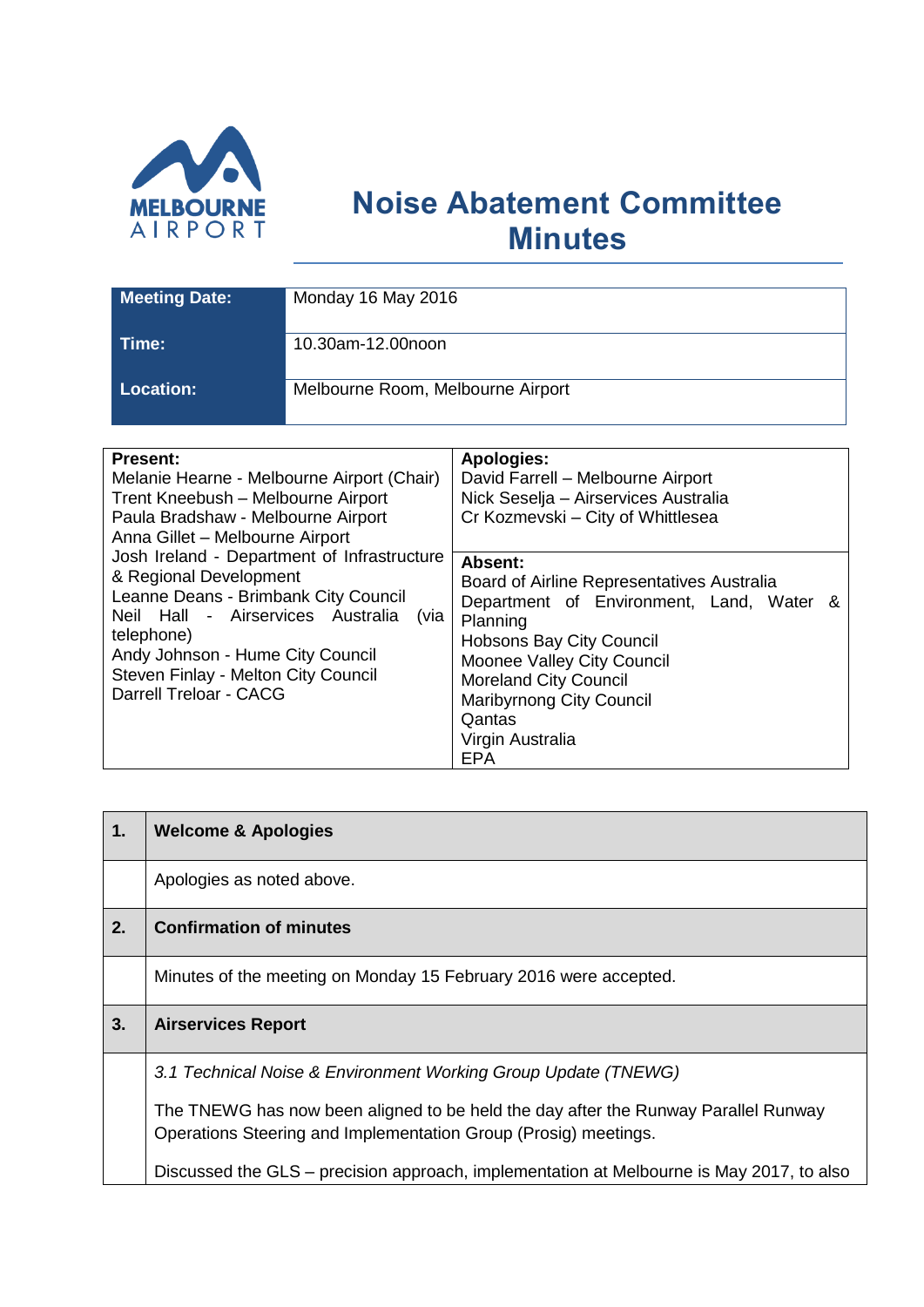be discussed later in the agenda

#### *3.2 Keilor Noise Monitor*

The Keilor village monitor wasn't providing accurate reading due to the aircraft angles when flying over the monitor. It was removed as readings couldn't be rigorous and didn't meet the required standard. Engagement with the community has occurred and some temporary monitor locations are being proposed for Horseshoe Bend in Keilor or at private residence in Norwood Drive, East Keilor.

Horseshoe Bend Road is close to the old monitor and the Keilor village and is better placed for readings. Working with other Government stakeholders for a permanent location around Horseshoe Bend.

The existing temporary monitors will remain in place for 3 months with ongoing community consultation in terms of the permanent.

#### 3.3 *Summary of Airservices Aircraft Noise Information Report Melbourne Basin Q1 2016*

Runway 09 had the highest movements in January since March 2014, due to weather/ seasonal winds. There were no changes in procedures, rather only runway use due to winds.

#### *ANIR Grid Map Analysis*

New format was trialled in Melbourne Q1 2015 but not considered feasible with current cost containment at Airservices. Same information will be presented online and will be more regular on a monthly basis rather than a quarterly presentation.

#### *Update on RNP and GLS*

Runway 16 RNP – no update to report. Further update will be provided at the August NAC and CACG meetings.

The flight path affecting a new residential community to the north won't be pursued at the moment, but other flight paths might be able to progress. The flight path affecting the new development will go back through the process to be environmentally assessed.

Visual representation will be required for the next update, in comparison to the existing flight paths and what is proposed.

Airservices need to be aware of Hume and Whittlesea growth areas and future residential development. Further engagement required with councils, community and Airservices. The area of concern is outside of the ANEF and also outside the N contours with aircraft very high, but some people may be affected by noise. It is important that Airservices work with Councils in making people aware of the potential flight paths.

Runway 34 GLS Approaches – still under development, however, flight path changes will be required and will need CASA approval. No changes to approaches, but airspace changes do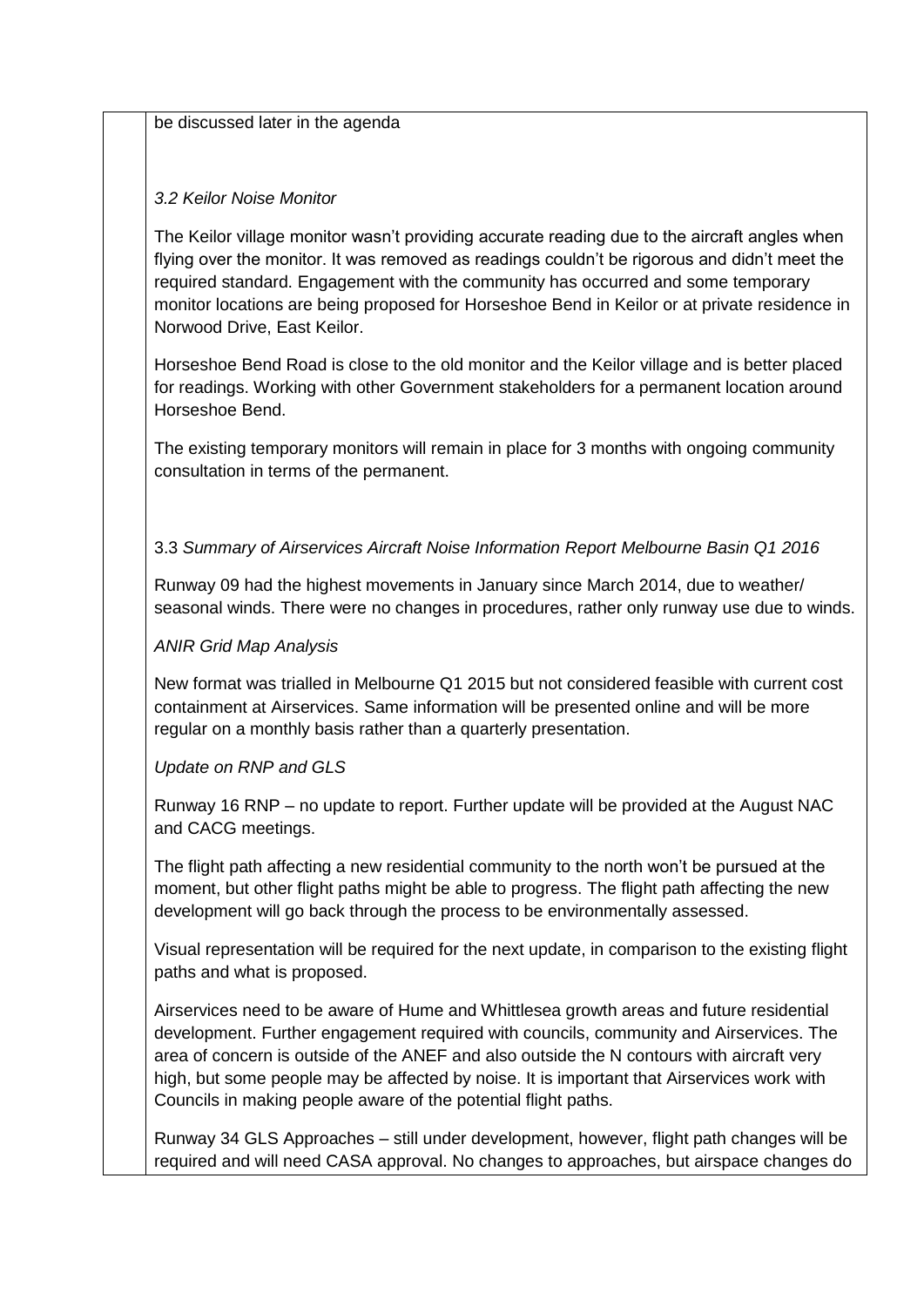|    | need to occur over the water further south. Approval required from CASA and may impact                                                                                                                                                                                                                                                                                                            |
|----|---------------------------------------------------------------------------------------------------------------------------------------------------------------------------------------------------------------------------------------------------------------------------------------------------------------------------------------------------------------------------------------------------|
|    | light aircraft flight paths, but not expecting any community impacts. Further update will be                                                                                                                                                                                                                                                                                                      |
|    | provided at the August NAC.                                                                                                                                                                                                                                                                                                                                                                       |
|    | Runway 09 draft flight paths tracked over Melton, but have been re designed changes to<br>avoid residential areas as much as practicable. Considering the environmental impacts early<br>is important to keep clear of residential 3.4 Online Reporting                                                                                                                                           |
|    | ANIR reports are moving to an online format. Expected rollout in July 2016 and data to be<br>available monthly. It will be the same information. Should be able to show runway arrivals<br>and departures not just total runway figures.                                                                                                                                                          |
|    | Action 1: Airservices to provide update on the Runway GLS Approach flight path<br>process at the next meeting.                                                                                                                                                                                                                                                                                    |
|    | Action 2: Online presentation of new ANIR Reports and show functionality can show<br>arrivals and departures.                                                                                                                                                                                                                                                                                     |
|    | Action 3: Show functionality of WebTrak My Neighbourhood and data available.                                                                                                                                                                                                                                                                                                                      |
|    |                                                                                                                                                                                                                                                                                                                                                                                                   |
|    |                                                                                                                                                                                                                                                                                                                                                                                                   |
| 4. | <b>Melbourne Airport Report</b>                                                                                                                                                                                                                                                                                                                                                                   |
|    | 4.1 Monthly noise complaints data by municipality                                                                                                                                                                                                                                                                                                                                                 |
|    | New Noise Report format has been released, unfortunately we don't have Q4 2015 figures<br>but will be in the online format when released.                                                                                                                                                                                                                                                         |
|    | Client contact was higher in Brimbank which is reflective of the increased runway use of<br>departures to the South due to seasonal weather patterns typical of every summer period.                                                                                                                                                                                                              |
|    | Hume – relatively low numbers.                                                                                                                                                                                                                                                                                                                                                                    |
|    | Moonee Valley - 2 and 4 clients.                                                                                                                                                                                                                                                                                                                                                                  |
|    | Melton – low numbers. Melton has received a copy of a complaint from a Caroline Springs<br>resident. Caroline Springs resident concern about flight path changes, turning early over the<br>residential area rather than the industrial. Airservices response time is 21 days to a<br>complaint and they do respond to every enquiry, they don't continually respond to the same<br>issue raised. |
|    | Action 4: Steve Finlay to send a copy of the email to Melbourne Airport and<br>Airservices.                                                                                                                                                                                                                                                                                                       |
|    | 4.2 Ground Based Noise Complaints                                                                                                                                                                                                                                                                                                                                                                 |
|    | There were no ground based noise complaints received during Q1 2016.                                                                                                                                                                                                                                                                                                                              |
|    | 4.3 Runway Development Program (RDP)                                                                                                                                                                                                                                                                                                                                                              |
|    |                                                                                                                                                                                                                                                                                                                                                                                                   |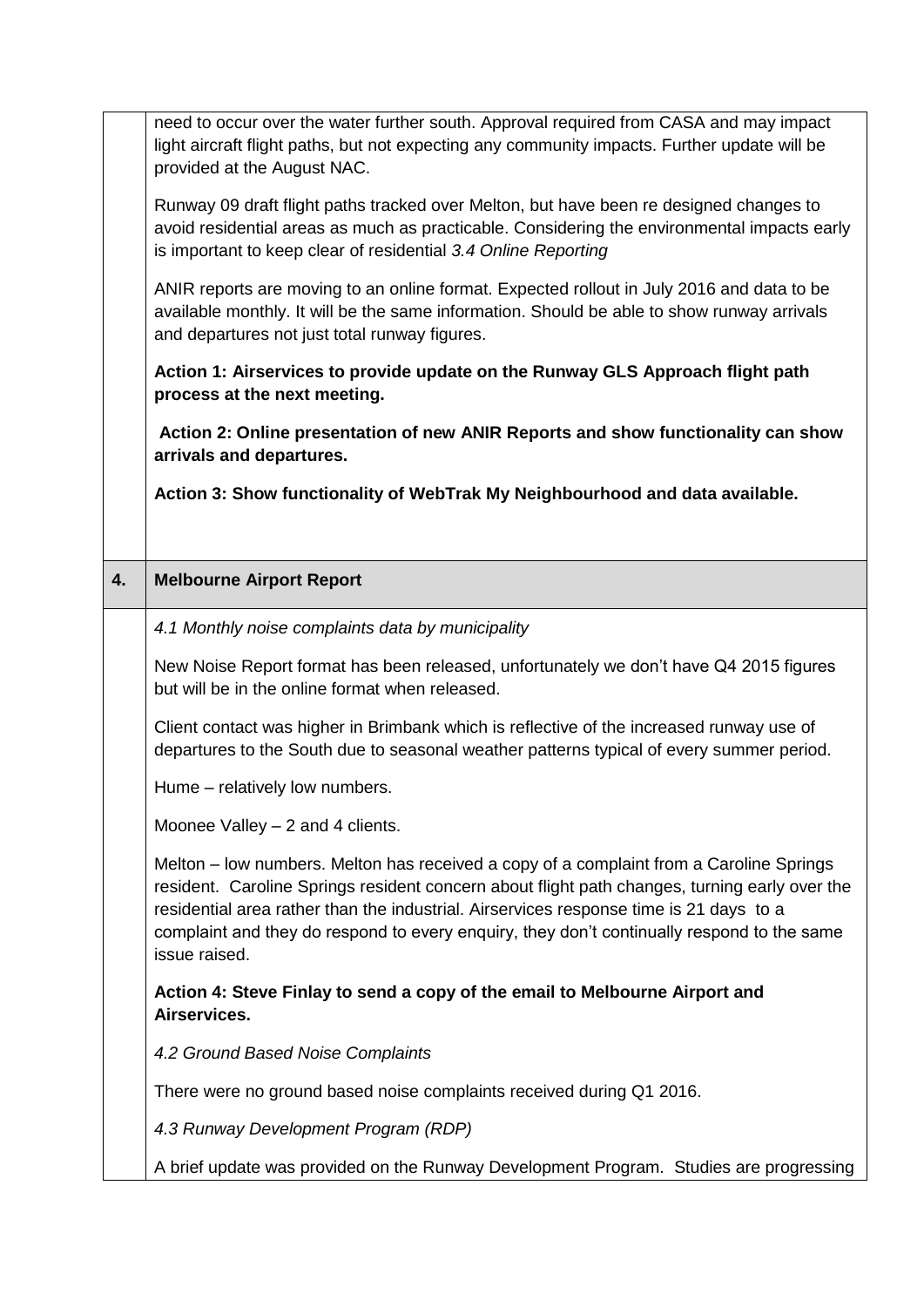| and findings will be released as they become available. |
|---------------------------------------------------------|
|---------------------------------------------------------|

#### *4.4 Safeguarding update*

There are two current State Government Fast Track Rezoning applications, one at 32A Green Gully Road, Keilor and 46 Eliza Street, Keilor Park. Melbourne Airport will be making submissions on both applications. Melbourne Airport wasn't notified of the applications.

### **Action 5: DELWP representative needs to be re-invited to the meetings to provide update.**

### *4.5 RDP Update*

Process update on technical studies and where they are at, ecology and cultural heritage have progressed but most are still underway. Study findings will be released as they are completed.

Commonwealth Department of Environment provided accreditation of the MDP process under the EPBC Act. MDP is the single assessment process but will address the Airports Act and EPBC Act. Minister for Environment is referred the document and provides comments and advice to the Minister for Infrastructure and Regional Development. The process is different, but we are doing the same content and requirements of an EIS. Correspondence can be provided to others if required to inform community members.

*Planning Application: 200 Wildwood Road*

Melbourne Airport objected to the primary school application as it is within the MAEO1 (prohibited) and MAEO2 overlays. It was refused by Council but the applicant does have an opportunity to take it to VCAT.

## **5. Reports from other members**

5.1 *Planning Proposals of potential interest*

None.

*5.2 CACG update*

New meeting format is 4pm-6pm CACG members closed session. A more productive process with greater involvement from members. Community meeting was from 7-8.30pm and the community could ask questions that were relevant to them. Meeting formats will be trialled for 12months.

Tomorrow's topic at the closed meeting is noise abatement and management, aircraft basics from a pilot's perspective, To70 how aircraft noise is generated and a presentation from Neil Airservices on noise abatement procedures.

## **6. Any other business**